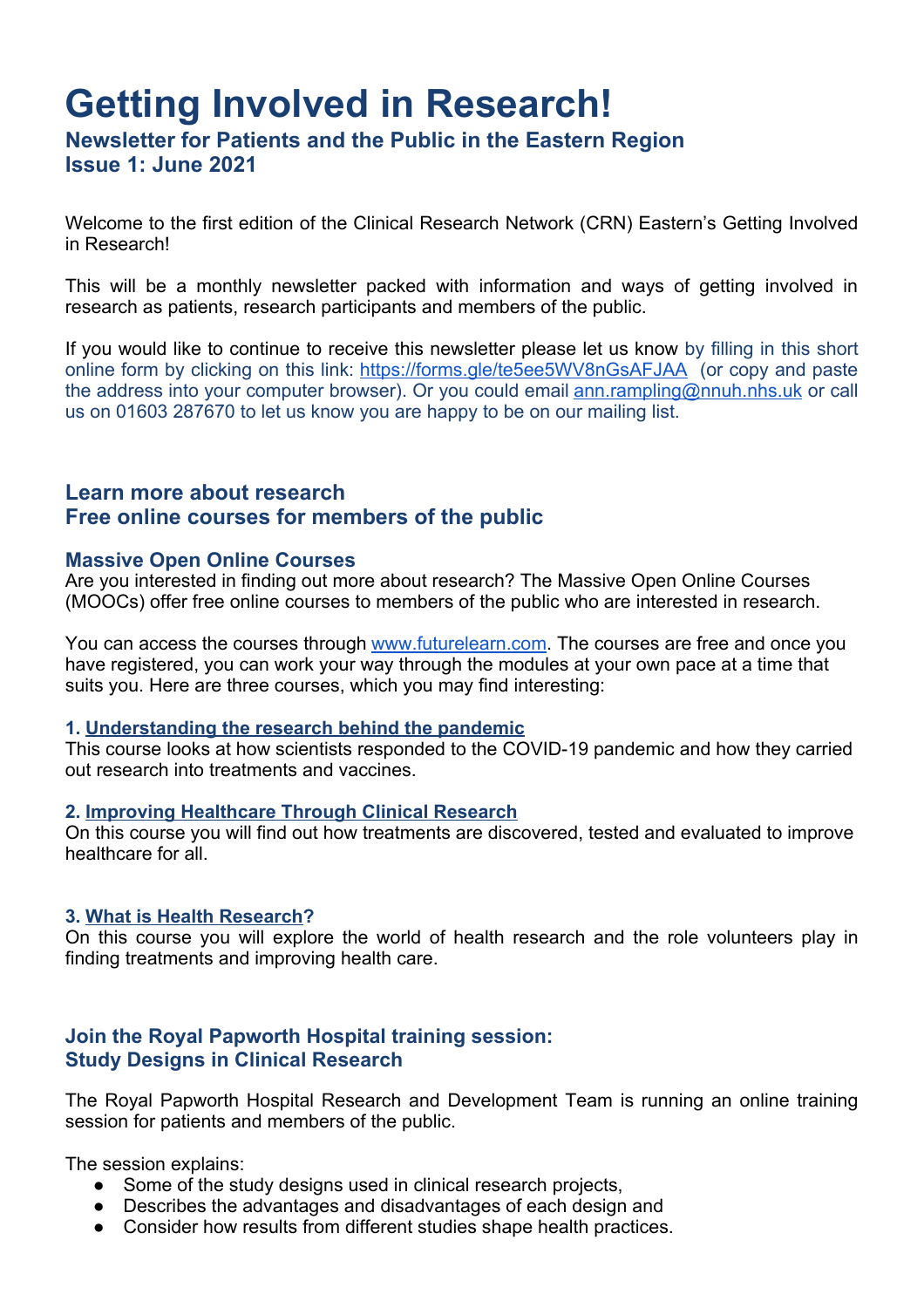The session will take place via the online platform MS Teams on Tuesday 22nd June between 11am and 12pm, with registration opening at 10.45am. If you would like to join the Papworth team at this event, please follow this link to register for a place: www.eventbrite.co.uk/e/studydesigns-in-clinical-research-tickets-151197745527

The Royal Papworth Hospital team are also planning the following courses for patients and members of the public:

- September 2021 Research Timelines, 'It's a waiting game'
- December 2021 'Understanding a Journal Article' presented by Rebecca Rowe (Clinical Outreach Librarian, Royal Papworth)

For more information please email: queries- papworth.ppi@nhs.net

## **Amazing new research guide: By children for children!**

The Norfolk and Suffolk NHS Foundation Trust set up a children and young people's specialty research delivery team called CHEYENNE, to increase engagement with under 16s in mental health research. As part of their plan to involve young people as representatives, they worked with children and young people to design and produce two research activity booklets.

The booklets are designed to explain what research is, what their rights are when taking part in research and what to expect if you are taking part in a research study. The content of the booklets are written by children, in their own words, for children.

The youngsters also illustrated the booklets, creating wonderful characters including Raj the Red Panda who is the researcher and narrator in the younger children's booklet and Sammy the Squirrel who is a potential research participant.

Children who come to the department are given a welcome pack, containing the booklet, as an introduction to research, and postcards of the artwork. Younger children are also given stickers and a glitter pen in their welcome packs.

To view or download the booklets go to: www.nsft.nhs.uk/research-children-and-young-people

For more information on the booklets or children and young people's research at the Norfolk and Suffolk NHS Foundation Trust, please email the team: researchinfo@nsft.nhs.uk

For wider opportunities to be involved in mental health and dementia research, the Norfolk and Suffolk NHS Foundation Trust has a central self-referral system for both participation in current research studies and user involvement opportunities for research in development.

If you are interested in finding out more for yourself, a family member or someone you know, you could visit www.nsft.nhs.uk/be-a-part-of-research and sign up to the database. You could also email: researchinfo@nsft.nhs.uk or telephone: 01603 421397 to register your interest and the team will contact you within 2 to 3 weeks.

## **Can you help shape research in mental health?**

Would you like to help identify important research and innovation challenges that could transform mental health? NHS England are looking for people with lived experience to take part in workshops to identify important health research questions. The workshop sessions are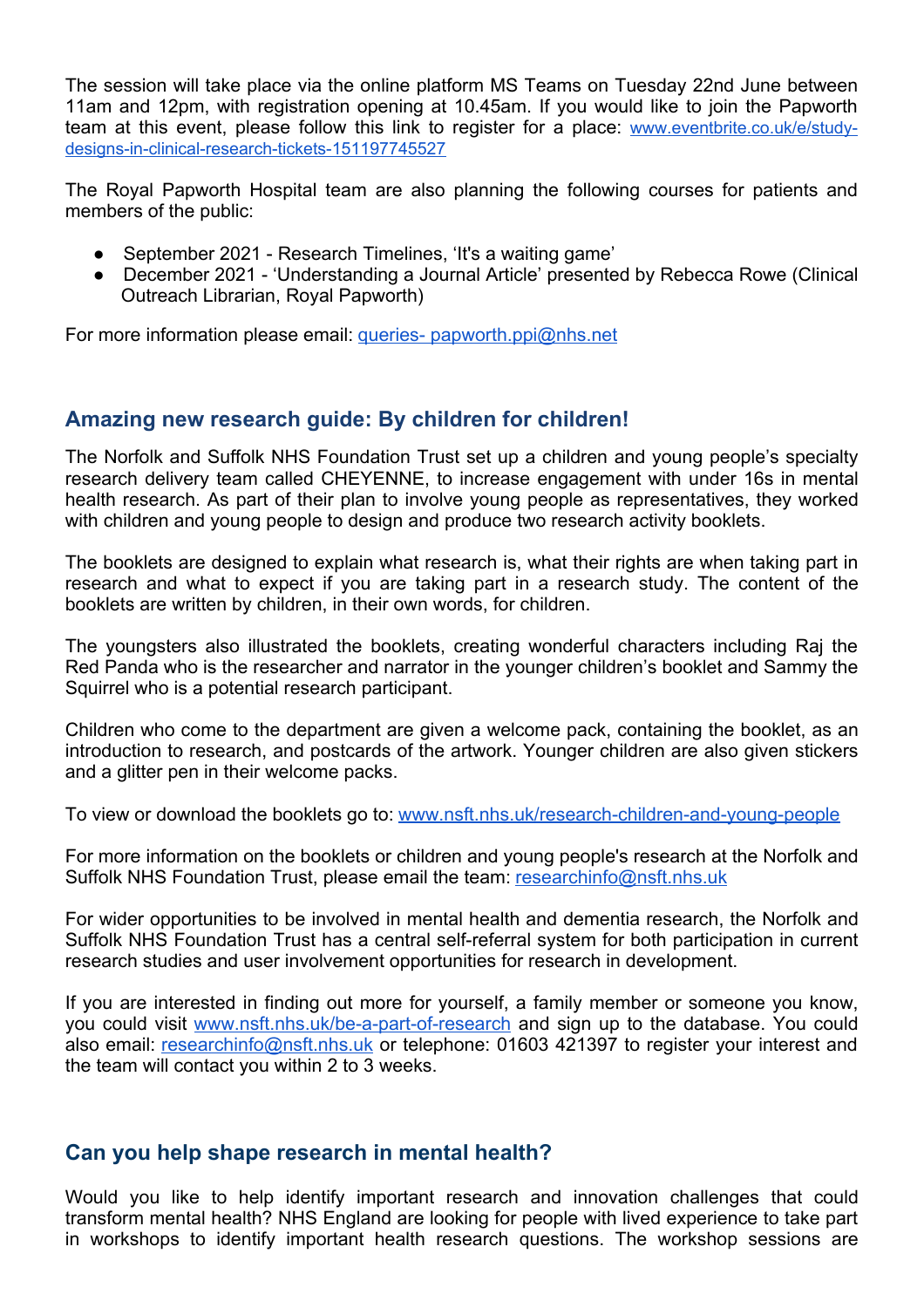running throughout June and July. If you would like more information or think you could help please visit: www.england.nhs.uk/get-involved/get-involved/opportunities/ or email: england.aacppi@nhs.net

### **Meet the Public Research Champions (Known as Patient Research Ambassadors in Eastern)**

Public Research Champions are patients, carers, members of the public and people who have taken part in a research study before as well as those who haven't. Something they have in common is that they want to get involved in research to help improve care and treatment for everyone.

Public Research Champions help to spread the word about health and care research to patients and the public, especially people who are less likely to take part. They also help research and health staff to understand about the experience of people who take part in research.

Julian Mogford, who has been a Public Research Champion for 2 years says:

"I am a member of the vaccine research patient panel. This has been an interesting experience as I have learned a lot about research and I have really enjoyed the experience of working with a diverse panel of health professionals, participants and people of different ethnicities and cultures from me."

#### **Would you like to become a Public Research Champion?**

Follow this link to find out about Public Research Champions. If, like Julian, you are interested in becoming a Public Research Champion please contact Anne Sykes, Patient and Public Involvement Manager at CRN Eastern by email: anne.sykes@nihr.ac.uk or telephone: 01603 287670 for a friendly chat.

#### **Or, you could find out more by joining us at one of our meetings**

You are welcome to attend one of our Public Research Champions Development Sessions to find out more about what we do and meet other Research Champions. Coming to one of our meetings does not mean you have to become a Research Champion but it would be great to have the opportunity to meet you.

If you are interested in joining a meeting please contact Anne by email: anne.sykes@nihr.ac.uk or telephone: 01603 287670 to find out more.

Our next meeting date is on 6th of July 2021 from 1:25pm until 3:05pm.

This will be an online meeting. Don't worry if you've never attended an online meeting, we are here to help guide you through it.

## **What do research participants say about taking part?**

Last year 2,428 research participants completed a survey telling us about their experience of taking part in a research study.

The feedback was generally positive:

- 94% of respondents felt they received enough information to prepare them to take part in the study
- **91%** of respondents felt the researchers valued their taking part in the research.
- 97% of respondents felt that the researchers treated them with courtesy and respect.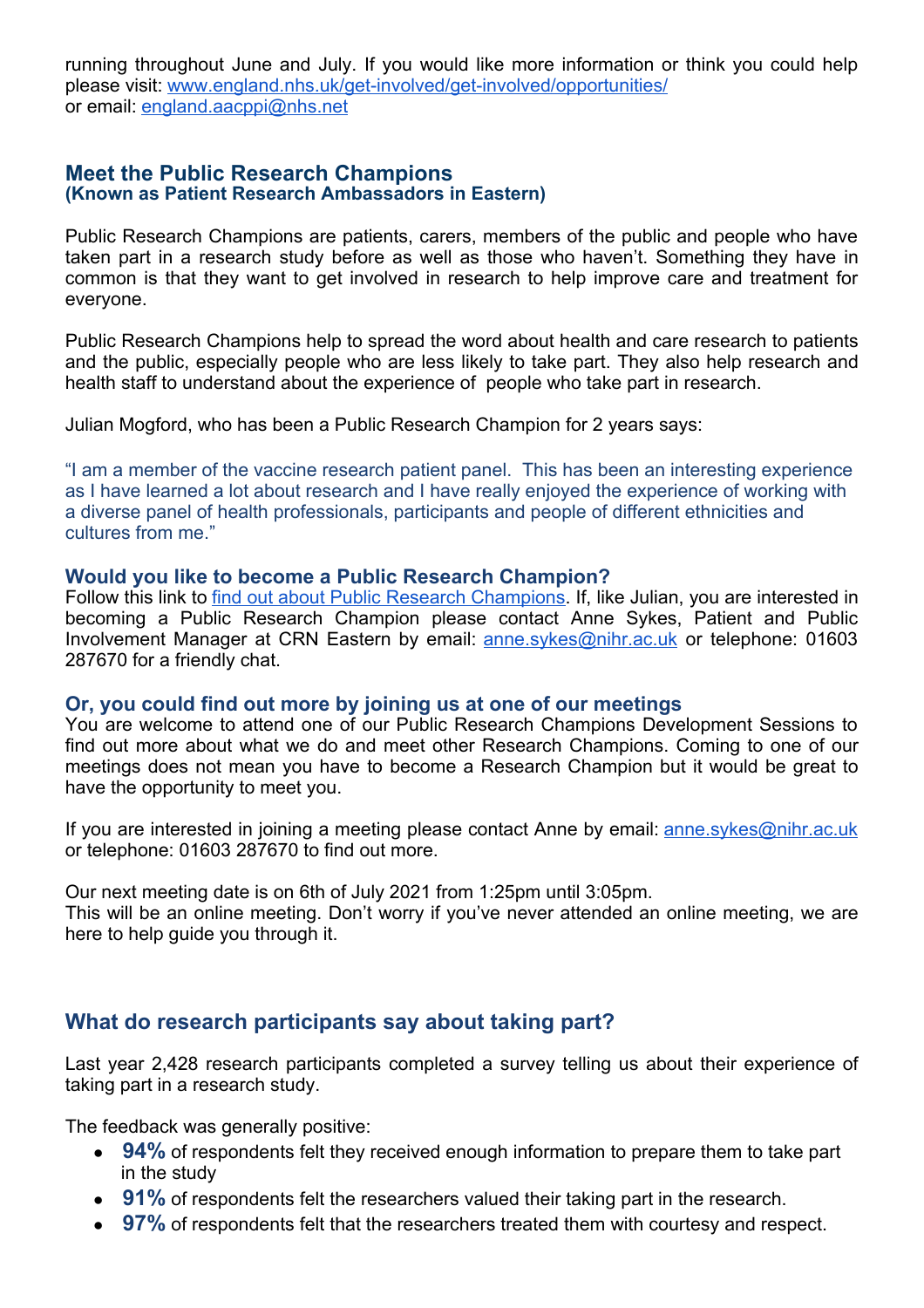• 94% of respondents would consider taking part in research again

The survey is an opportunity for research participants to tell us how we can improve their experience and to suggest things that could be done differently. Two examples highlighted in the survey are:

- Making it clear how to find out the results of the research study
- How we keep people updated on the research they are taking part in

Many of the people who completed the survey left comments about the kindness and professionalism of the research staff. Here are two quotes from last years survey:

**"**The entire team is **amazing** and **kind** and **helpful" "**I was treated as an **individual** with **courtesy** and **care"**

If you would like to see the full results of the survey you can access the report here. Or you could email ann.rampling@nnuh.nhs.uk or call 01603 287670 to ask for a copy to be sent to you.

## **Meet Rebo and Join in the Research Adventure!**

Rebo's Research Adventure is the world's first online research video game. Rebo tells the story of how scientists found treatments for health conditions like diabetes through research. If you or your family would like to download the game for free please follow this link: Rebos Research **Adventure** 

*Jessica Coe,* a Children and Young People's Research Champion says "Rebo is a really fun online game which helps to explain research to people. The game is popular with kids and they seem to enjoy playing the different levels of the game. It's free to download so if you'd like your children to learn a bit about research then it's a really fun way to do it."

#### **Be Part of Research**

If you would like to find out more about health and social care research that is taking place across the UK please visit the website: **www.bepartofresearch.uk**

#### **Join Dementia Research**

Dementia affects more than 850,000 people in the UK Research is the best way to make a difference

#### **Could you help us and Join Dementia Research?**

This is a programme for people with or without dementia. It is a national service where you can register your interest and be matched with suitable research studies. Dementia research is important. It can help people living with the condition now, as well as helping to prevent people from developing dementia in the future.

For more information go to the website: www.joindementiaresearch.nihr.ac.uk

## **Would you like to keep receiving this monthly newsletter?**

If the answer is yes, please fill in this short online form by clicking on this link: https://forms.gle/te5ee5WV8nGsAFJAA (or copy and paste the address into your computer